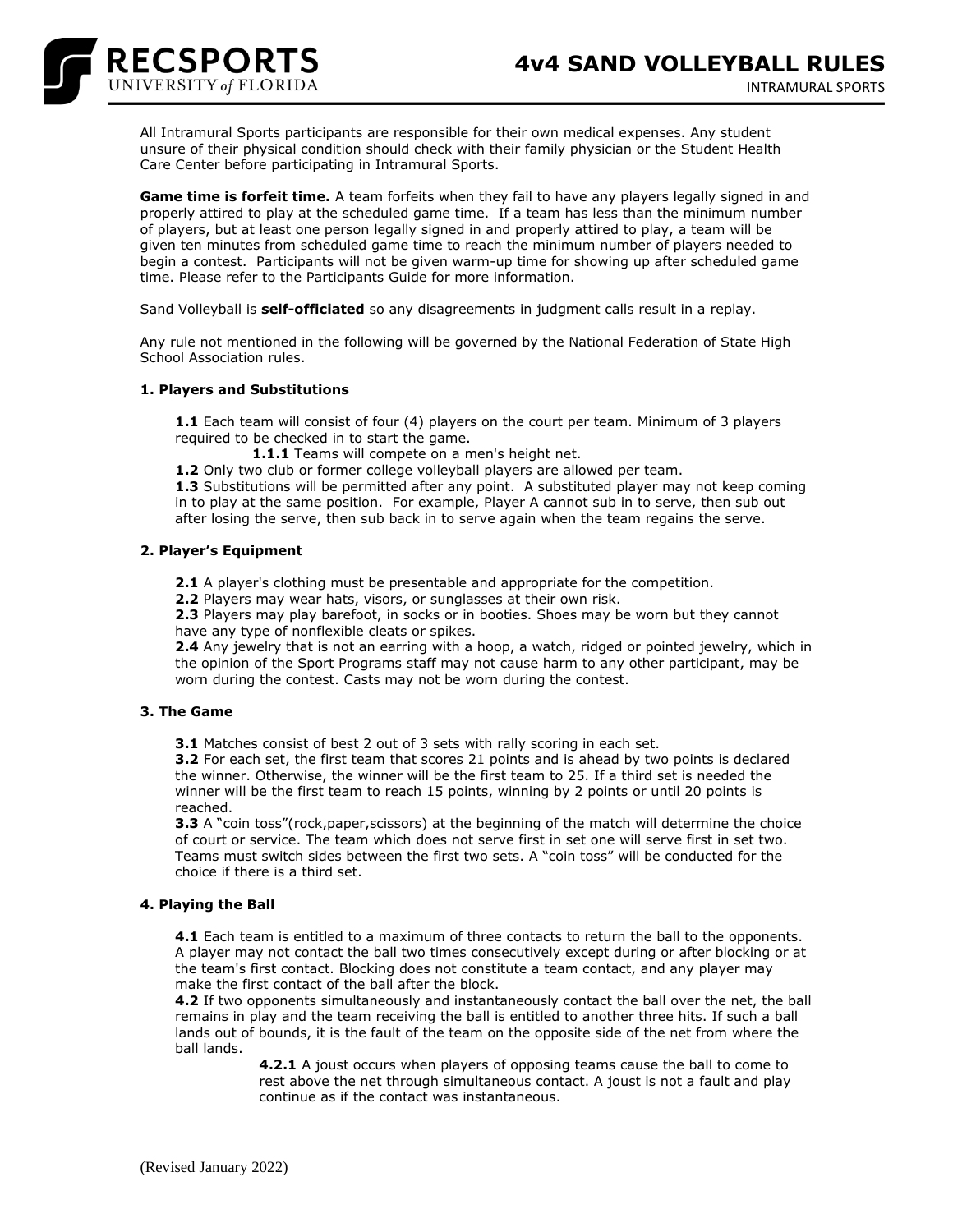

**4.3** A player is not permitted to take support from a teammate or any object in order to reach the ball. However, a player who is about to commit a fault may be stopped or held back by a teammate.

**4.4** A player may touch the ball with any part of the body. A player may have successive contacts with the ball during a single attempt to make the team's first contact with the ball, provided that the fingers are not used to direct the ball. The ball must be contacted cleanly and not held (including lifted, pushed, caught, carried or thrown). The ball cannot roll or come to rest on any part of a player's body.

> **4.4.1** An exception is allowed during the defensive play of a hard-driven ball, which is an attack-hit or blocked ball traveling at a high rate of speed. In that case, the ball may be momentarily lifted or pushed, providing that the attempt is one continuous motion, and the player does not change the direction of the motion while contacting the ball.

**4.5** A contact of the ball with two hands, using the fingers to direct the ball, is a set. A player may set the ball in any direction towards his/her team's court, provided that the ball is contacted simultaneously by both hands and does not visibly come to rest. Rotation of the ball after the set may indicate a held ball or multiple contacts during the set, but in itself is not a fault.

> **4.5.1** A legal set directed towards a teammate that unintentionally crosses the net is not a fault, regardless of the player's body position.

**4.5.2** If the ball is intentionally set into the opponent's court, the player must contact the ball above his/her shoulders and must direct the ball perpendicular to the direction his/her shoulders are facing.

**4.6** When contacting the ball with one hand, it must be cleanly hit with the heel or palm of the hand (a roll shot), with straight, locked fingertips (a cobra), knurled fingers (a camel toe) or the back of the hand from the wrist to the knuckles.

### **5. Service**

**5.1** The server shall serve from within the serving area and shall not touch the end line or the sand outside the lines marking the width of the serving area at the instant the ball is contacted for the serve.

**5.2** Whenever a team fails to serve or return the ball, or commits any other fault, the opposing team wins the rally and is awarded a point.

**5.3** If the serving team wins a rally, it scores a point and continues to serve.

**5.4** If a player is discovered serving out of order, that player continues to serve with no loss of points. Excessive misuse of this privilege is unsportsmanlike conduct.

**5.5** It is the responsibility of the server to assure that both teams are ready for service. A player on the receiving team may stop play when not ready for a service as long as no attempt to play the ball is made. In this case, the rally is canceled and replayed. Misuse of this privilege is unsportsmanlike conduct.

**5.6** The server's teammates must not prevent the opponents, through screening, from seeing the server or the path of the ball. On an opponent's request, a player must move sideways, bend over or bend down.

# **6. Live Ball/Dead Ball**

**6.1** The ball becomes live when it is legally contacted for the service.

**6.2** The ball becomes dead when:

**6.2.1** The ball touches the antennas or any part of the net outside the playing court.

**6.2.2** The ball strikes the floor.

**6.2.3** The ball contacts a permanent object (excluding the net) above or outside the playing court. EXCEPTION: a ball striking the ceiling or an overhead obstruction above a playable area shall remain in play provided the ball contacts the ceiling or obstruction on the side of the net extended that is occupied by the team that last played the ball, and the ball is legally played next by the same team.

**6.2.4** A player commits a fault.

**6.2.5** A served ball contacts and does not clear the net.

**6.3** The point shall be replayed if a ball from an adjacent court enters the playing area.